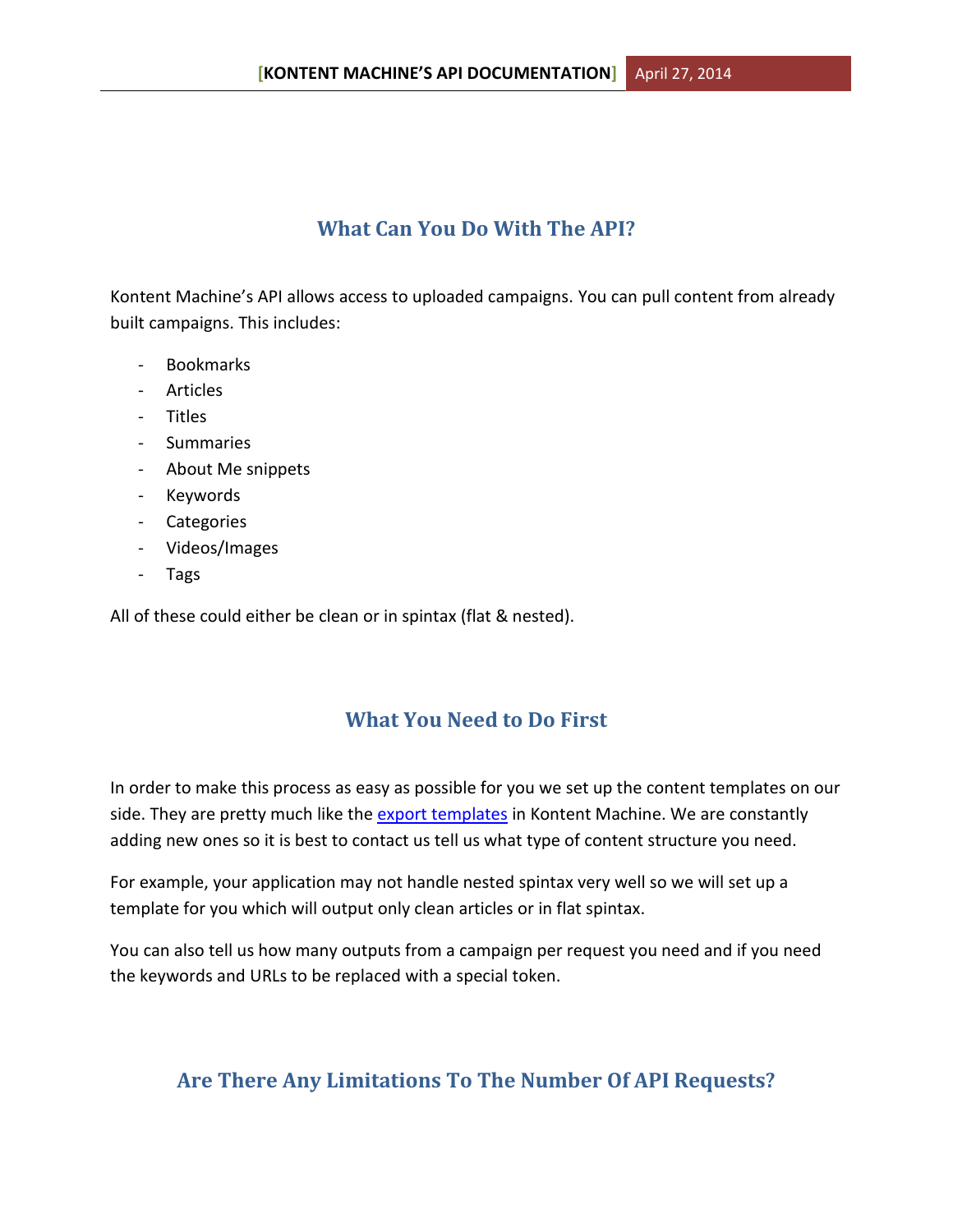Yes, the daily quota is 100 requests and the maximum number of uploaded campaigns is 100 per account. Have in mind that you can get multiple articles per request and users can either delete obsolete campaigns or set up automatic maintenance which will take care of deleting old campaigns for them.

However, if you have a valid need for more daily queries and a higher number of uploaded campaigns at a time contact us at [support.kontentmachine.com](http://support.kontentmachine.com/) and tell us the reason for needing a higher limit. We reserve the right to deny any requests which we do not consider valid.

# **How Do You Call the API?**

The API can be called with a simple POST request to this url - <http://api.kontentmachine.com/>

The full list of parameters you can pass is this:

- 1. apikey=\*The user's API key\* (every user is assigned a unique API key which he/she can see either in the member's area or in Kontent Machine. The API key can be reset by the user at any time)
- 2. method=
	- a. getquota (returns the number of API calls used during the day. The maximum number is 100 per user)
	- b. getcampaigns (returns a list of all uploaded Kontent Machine campaigns with their unique campaign IDs)
	- c. getcontent (returns the content from a campaign)
- 3. campaignid=\*campaign ID\* (this is a required parameter for the getcontent method)
- 4. template=\*template name\* (this is a required parameter for the getcontent method. Contact us so we can set up a custom template for your needs)

Example code in C#:

```
 var request = (HttpWebRequest) 
WebRequest.Create("http://api.kontentmachine.com/");
             string postData = "apikey=1954A14400966FB1835274CBBF17BF";
             postData += "&method=getcampaigns"; //also "&method=getquota" or 
"&method=getcampaigns"
```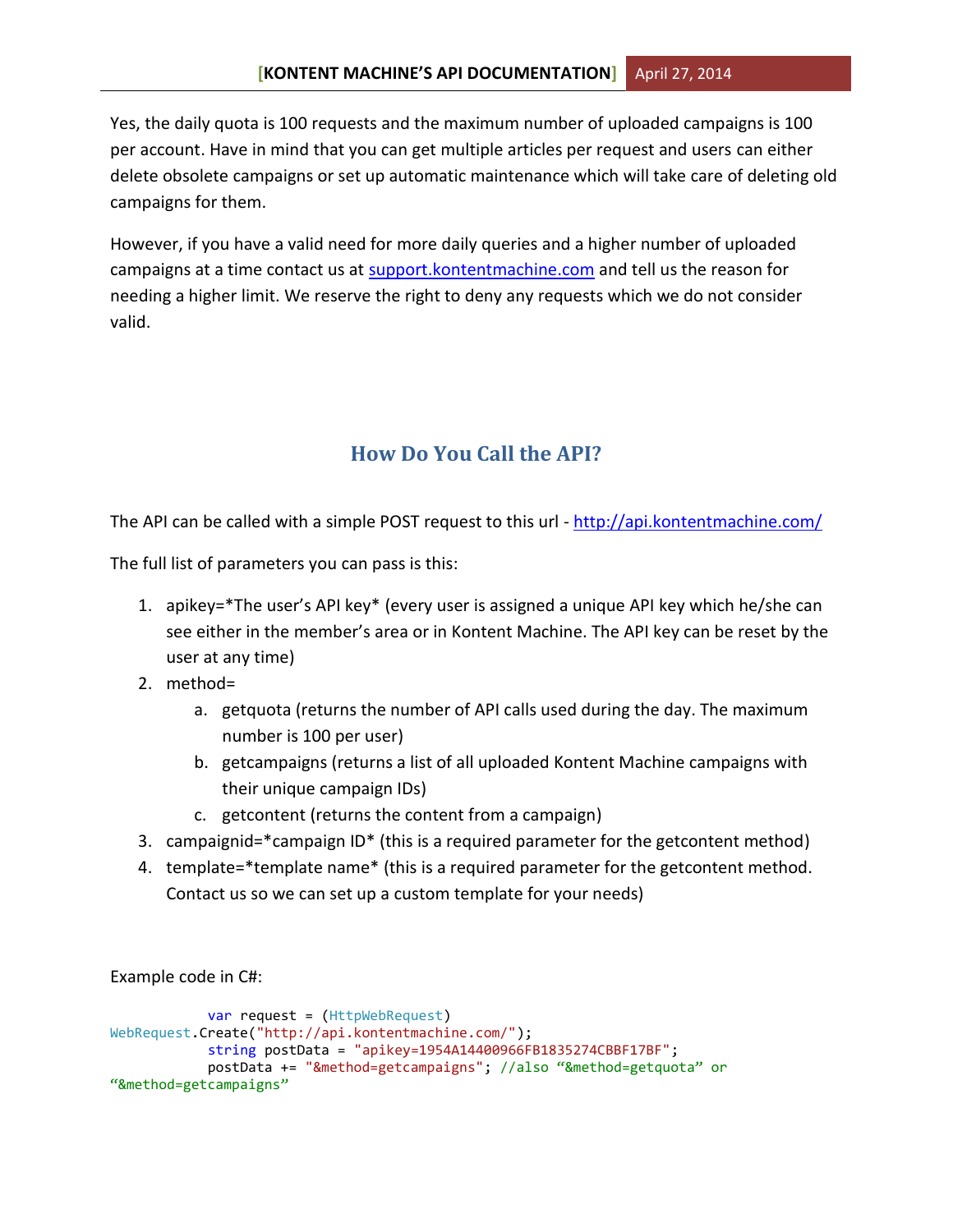```
 //If you pass "&method=getcontent" you will also need to pass 
"campaignid=CAMPAIGNID&template=TEMPLATENAME
            var data = Encoding.ASCII.GetBytes(postData);
            request.Method = "POST";
            request.ContentType = "application/x-www-form-urlencoded";
            request.ContentLength = data.Length;
            using (var stream = request.GetRequestStream())
\{ stream.Write(data, 0, data.Length);
 }
            var response = (HttpWebResponse) request.GetResponse();
            var responseString = new
StreamReader(response.GetResponseStream()).ReadToEnd();
```
This piece of code will return a list with the uploaded campaigns (JSON format).

The following are example parameters you need to pass if you want to pull content from a campaign:

```
 string postData;
 postData = "apikey=1954A144B0066FB18352474CBBF7BF";
 postData += "&method=getcontent";
 postData +="&campaignid=1954A144B00966FB18352474CBBF1";
 postData +="&template=gsa";
```
Remember to always pass the API key with each request.

### **What Responses You Get From the API?**

All responses are in JSON format. Example of error messages returned:

```
{"status":"error","message":"No post data"}
```

```
{"status":"error","message":"Wrong API key format"}
```
Other error messages:

- "Your API key doesn't exist"
- "Wrong Campaign ID"
- "Wrong campaign ID chosen"
- "No method chosen"
- "No template chosen"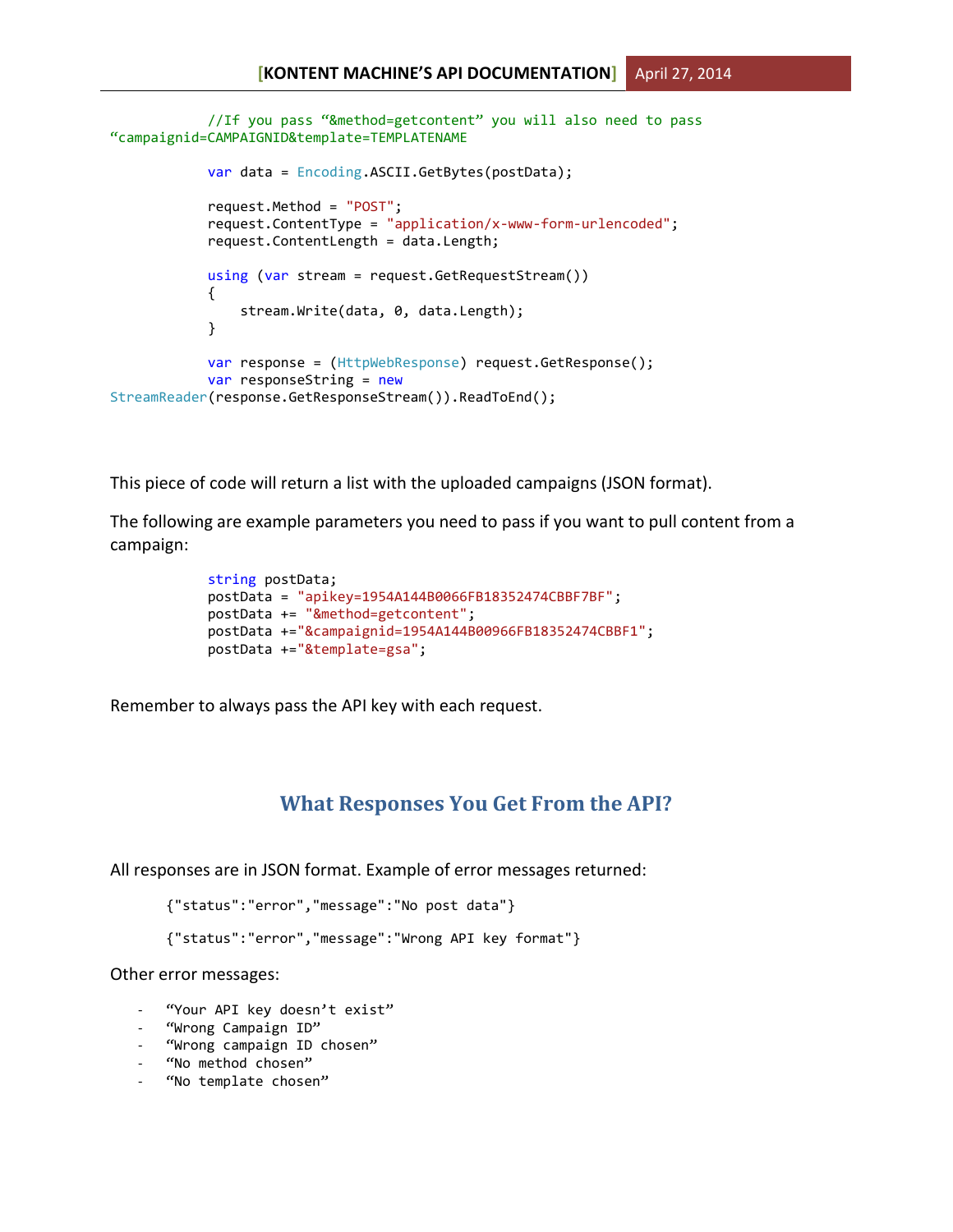JSON response root fields:

- status (string)
	- success
	- error
- message (string)
	- it returns the error message, when the status is "error"
- result (object)
	- this field vary for each method

Method - Get Quotas - result (field) contains 2 fields:

- requests (int)
	- The daily calls during the day
- requestsallowed (int)
	- The maximum number of the day calls (Default: 100)

Example Response for Get Quotas

```
{"status":"success","result":{"requests":15,"requestsallowed":100}}
```
### Method - Get Campaigns

- result (field) contains an array and each item of this array have the follow fields:

- campaignid (string)
	- The campaign id
- uploaddate (string)
	- The date the campaign was uploaded on
- name (string)
	- The name of the campaign
- mainkeyword (string)
	- The main keyword
	- secondkeyword (string)
		- Secondary keyword
- thirdkeyword (string)
	- Thid keyword
	- contentsource (int)
		- $\bullet$  0 = Standard campaign
		- $\bullet$  1 = Quick campaign
		- 2 = Built-in scraper + locally saved files
		- 3 = Locally saved files *(not mixing them together)*
		- 4 = The Leading Articles *(built by downloading content from The Leading Artices)*
- quality (string)
	- tier 1
	- tier 2
	- tier 3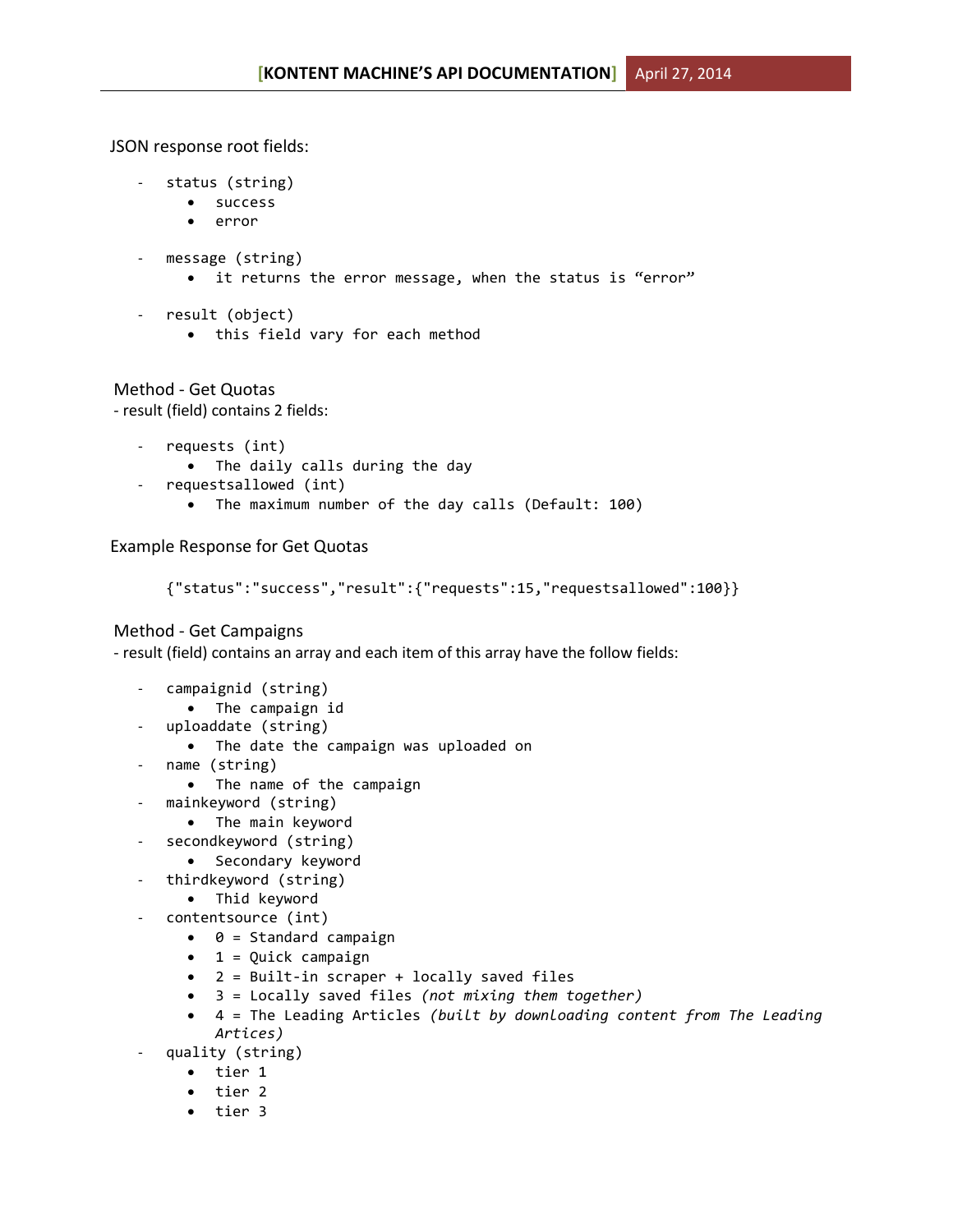- user1 = custom quality settings 1
- user2 = custom quality settings 2
- user3 = custom quality settings 3
- paragraph *(if you select paragraph spinning for Built-in Scraper + Locally saved files)*
- sentence *(if you select sentence spinning for Built-in Scraper + Locally saved files)*
- none *(in case you select Locally saved files (no spinning))*

#### media (int)

- $\bullet$  0 no images/videos
- $\bullet$  1 just images
- $\bullet$  2 just videos
- 3 both an image and a video per article
- 4 an image OR a video per article
- 5 random (image, video or none)
- spinner (string)
	- kontentspinner the built in spinner
	- spinnerchief
	- spinchimp
	- bestspinner
	- spinrewriter
	- wordai
	- wordaiT *(Turing)*
	- manuallyspun
	- none
- articlespintype (int)
	- $\bullet$  0 = word spinning
	- $\bullet$  1 = character spinning
	- 2 = word + character spinning
	- $\bullet$  3 = none
- bookmarkspintype (int)
	- $\bullet$   $\theta$  = word spinning
	- $\bullet$  1 = character spinning
	- 2 = word + character spinning
	- $\bullet$  3 = none
- paragraphscountfrom (int) *(the minimum number of paragraphs per article)*  $-5-11$
- paragraphscountto (int) *(the maximum number of paragraphs per article)*
	- $-5-11$
- paragraphspacing (int)
	- $\bullet$   $\theta$  = no spacing
	- 1 = blankline
	- $\bullet$  2 =  $\langle br \rangle$
	- $\bullet$  3 = <br>>>>
	- $\bullet$  4 =  $\langle p \rangle \langle p \rangle$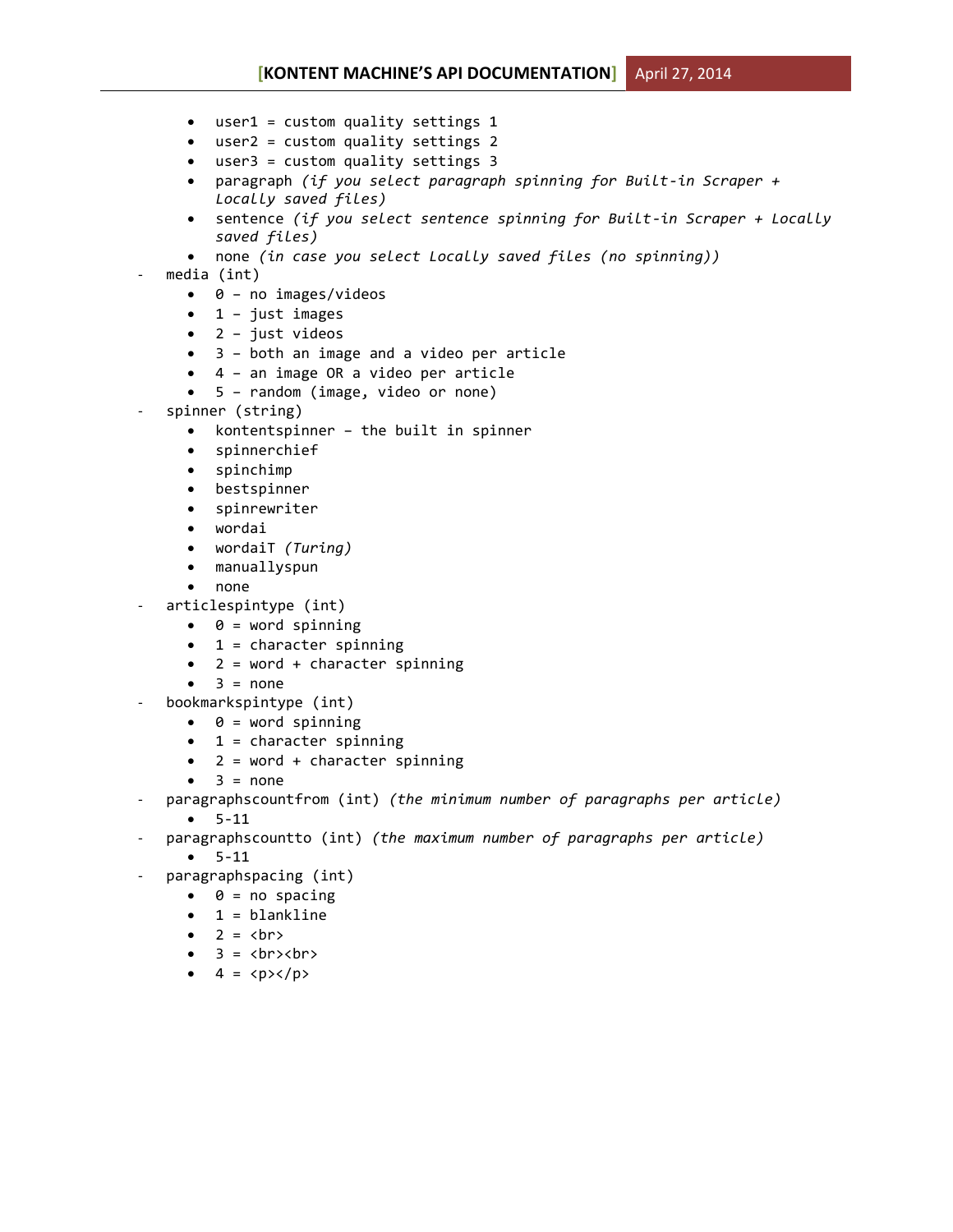Example Response for Get Campaigns with two campaigns

```
"status":"success",
"result":[
      {
      "campaignid":"1C34CC2F328C182028C23A7DCEA0E1A9",
      "uploaddate":"2014-04-22 11:33:37",
      "name":"My Campaign Name",
      "mainkeyword":"My Main Keyword",
      "secondkeyword" : "",
      "thirdkeyword" : "",
      "contentsource" : 0,
      "highest" : "tier1",
      "quality" : "tier1",
      "media" : 0,"spinner" : "kontentspinner",
      "articlespintype" : ",
      "bookmarkspintype" : 0,
      "paragraphscountfrom" : 5,
      "paragraphscountto" : "5",
      "paragraphspacing" : "3"
      },
      {
      "campaignid" : "261670C32A13FA13BCDC09E542759C82",
      "uploaddate" : "2014-04-22 11:37:04",
      "name" : "My second campaign",
      "mainkeyword" : "My Main Keyword",
      "secondkeyword" : "My Second Keyword",
      "thirdkeyword" :" My Third Keyword",
      "contentsource": 0,
      "highest" : "tier1",
      "quality" : "tier1",
      "media" : 0,
      "spinner":"none",
      "articlespintype": 0,
      "bookmarkspintype": 0,
      "paragraphscountfrom" : 5,
      "paragraphscountto": 5,
      "paragraphspacing" : 3
      }]
```
}

{